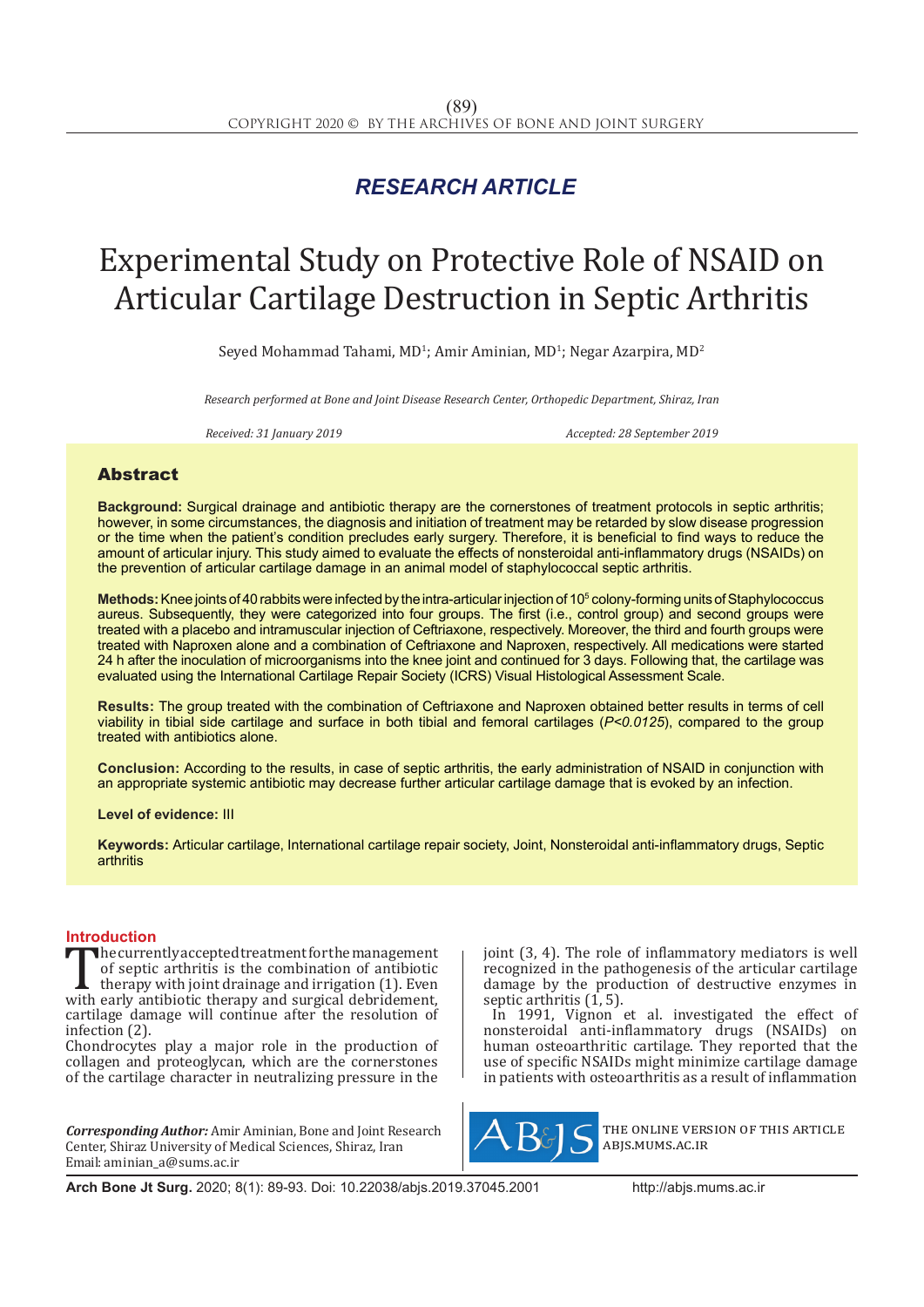and cytokine activation (6). With this background in mind, it is hypothesized that NSAIDs may minimize the damage to the cartilage in the setting of septic arthritis by attenuating the inflammation.

### **Materials and Methods**

Totally, 40 male Dutch rabbits weighing between 1.7 and 2.3 kg were purchased from the animal laboratory of Shiraz University of Medical Sciences, Shiraz, Iran. The rabbits were placed in separated cages at a room temperature of about  $25\pm2^{\circ}$ c and  $12/12$  h light/dark cycle. The animals had free access to food and water throughout the experiment. All procedures conformed to the guidelines for the care and handling of animals prepared by the Iranian Ministry of Health and Medical Education and were in accordance with the international conventions on animal experimentation. The protocol of this animal study was approved by the Ethics Committee of Shiraz University of Medical Sciences, Shiraz, Iran.According to standard protocols, all animals were anesthetized using the intramuscular injection of 2% Xylazine hydrochloride (8 mg/kg) and 5% Ketamine hydrochloride (10 mg/kg). The procedures were performed in the operating room of the animal laboratory of Shiraz Medical School affiliated to Shiraz University of Medical Sciences, Shiraz, Iran, under a sterile condition. To induce septic arthritis, the right knee of each rabbit was inoculated with 10<sup>5</sup> colony-forming units of Ceftriaxone-sensitive strain of Staphylococcus aureus that was achieved by optical densitometry using a 25-gauge needle through the patellar ligament (2, 5, 7).

All rabbits were observed closely for any signs of joint redness, hotness, discharge, and limping to be sure that septic arthritis has been induced. The diagnosis was confirmed by joint aspiration and culture as well as the comparison of infected knee joint with the intact side at the time of rabbit sacrifice.

After the presentation of septic arthritis signs, the rabbits were categorized into four groups of 10. The first group (control group) was treated with a placebo (i.e., intramuscular normal saline). The second group was treated with intramuscular Ceftriaxone 40 mg/kg for 3 days. Moreover, all rabbits in the third group were treated with Naproxen sodium solution (600 mg/ 250 cc of water) in drinking water for 3 days. This dosage of Naproxen sodium had been shown to be effective against human diseases (5). The last group was treated with both Ceftriaxone and Naproxen sodium in the same manner, dosage, and duration (2, 5, 7). All medications were started at 24 h after bacterial injection when limping was started. All cultures sent before the starting of medications were positive for Staphylococcus aureus. The medication was given to the rabbits every morning at 8 am. The rabbits were caged together in separated groups. The cages were large enough in order not to limit the activity of rabbits. Since cartilage destruction was the most within the first 48-72 h, the treatment duration was only 3 days to evaluate the effect of Naproxen sodium in the first 3 days (1, 2).

After 3 days, the rabbits were sacrificed by the administration of high doses of Pentothal (200 mg/ kg). Through skin incision on the joint, the knee joint containing tibial and femoral condyles was extracted

totally. Proper sections were prepared by an experienced pathologist from the distal femur and proximal tibia containing two complete condyles and joint surfaces. The pathologist was not aware of the treatment groups and the histological assessments were performed blindly. The sections were fixed in 10% Formalin for 1 week and decalcified for 2 weeks. Furthermore, the sections were stained with Safranin-O as well as Hematoxylin and Eosin staining procedures. The stained sections were microscopically assessed according to the International Cartilage Repair Society (ICRS) Visual Histological Assessment Scale (8).

The ICRS scaling is based on six parameters. Considering P-value less than 0.001, the Kruskal-Wallis test was performed to evaluate the distribution of each of these parameters between all four groups. Subsequently, each group was compared with the control group, and the antibiotic alone group was compared with antibiotic + NSAID group using the Mann-Whitney test as a post hoc test. A *P-value* less than 0.0125 was considered statistically significant (9).

#### **Results**

The results obtained from this study revealed that the matrix was hyaline in all four groups. Subchondral bone was normal; however, there was only a subchondral hemorrhage that was not mentioned in the ICRS classification. Cartilage mineralization was also normal in all four groups. The results were summarized in tables 1 to 3.

| Table 1. Comparison of tibial and femoral matrix variables<br>between each paired groups |                                  |         |
|------------------------------------------------------------------------------------------|----------------------------------|---------|
| Group                                                                                    |                                  | P-value |
| Tibial matrix                                                                            | Control<br>Antibiotic            | 1.000   |
|                                                                                          | Control<br>*NSAID                | 1.000   |
|                                                                                          | Control<br>Antibiotic + NSAID    | 1.000   |
|                                                                                          | Antibiotic<br>Antibiotic + NSAID | 1.000   |
| Femoral matrix                                                                           | Control<br>Antibiotic            | 1.000   |
|                                                                                          | Control<br><b>NSAID</b>          | 1.000   |
|                                                                                          | Control<br>Antibiotic + NSAID    | 1.000   |
|                                                                                          | Antibiotic<br>Antibiotic + NSAID | 1.000   |

**\*** Nonsteroidal anti-inflammatory drugs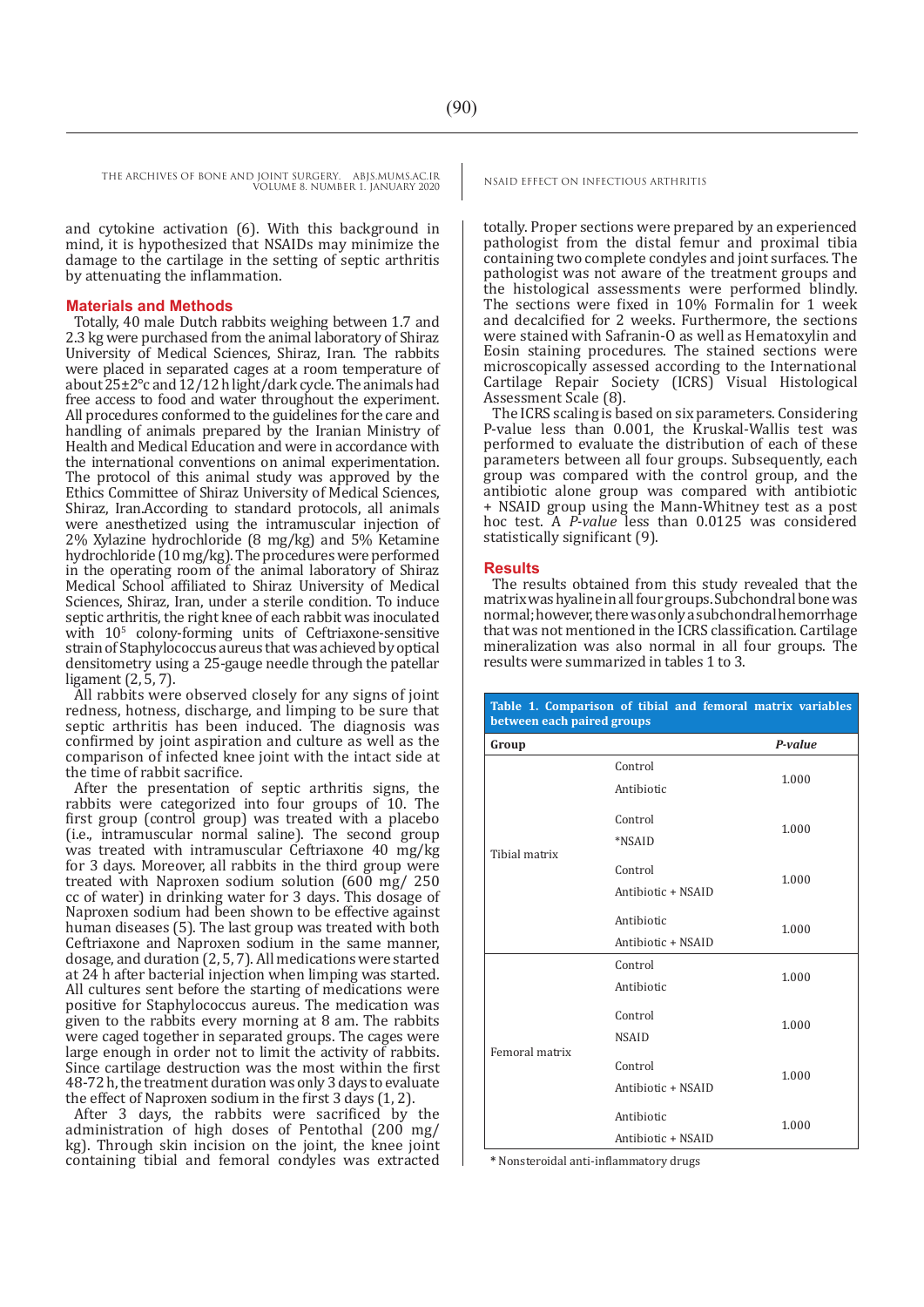| Table 2. Comparison of tibial and femoral subchondral bone<br>variables between each paired groups |                                  |         |
|----------------------------------------------------------------------------------------------------|----------------------------------|---------|
| Group                                                                                              |                                  | P-value |
|                                                                                                    | Control<br>Antibiotic            | 1.000   |
| Tibial                                                                                             | Control<br>*NSAID                | 1.000   |
| subchondral bone                                                                                   | Control<br>Antibiotic + NSAID    | 1.000   |
|                                                                                                    | Antibiotic<br>Antibiotic + NSAID | 1.000   |
|                                                                                                    | Control<br>Antibiotic            | 1.000   |
| Femoral                                                                                            | Control<br><b>NSAID</b>          | 1.000   |
| subchondral bone                                                                                   | Control<br>Antibiotic + NSAID    | 1.000   |
|                                                                                                    | Antibiotic<br>Antibiotic + NSAID | 1.000   |

**\*** Nonsteroidal anti-inflammatory drugs

 On the other hand, there was a significant difference between the tibial and femoral components regarding surface as well as cell viability and distribution. Accordingly, each group was compared with the control group. The results were summarized in tables 4 to 6.

Furthermore, these two groups were compared since the primary aim of this study was to determine whether antibiotic + NSAID therapy, compared to antibiotics alone, could decrease joint destruction or not. The observed differences were significant in terms of tibial cell viability, tibial joint surface, and femoral joint surface (tables 4 to 6).

#### **Discussion**

Destruction of articular cartilage in infection-induced arthritis is mainly due to the activation of inflammatory enzymes which in addition to the antibacterial activity will degrade the proteoglycan and cellular contents of cartilage. Surgical drainage and antibiotic administration are cornerstones of treatment in septic arthritis. Although this protocol is usually successful, the affected cartilage is usually deteriorated over time, and eventually osteoarthritis would be the final outcome. As a result, it is beneficial to find approaches to modify the usual

| Table 3. Comparison of tibial and femoral cartilage mineralization<br>variables between each paired groups |                                  |         |
|------------------------------------------------------------------------------------------------------------|----------------------------------|---------|
| Group                                                                                                      |                                  | P-value |
| Tibial<br>cartilage<br>mineralization                                                                      | Control<br>Antibiotic            | 1.000   |
|                                                                                                            | Control<br>*NSAID                | 1.000   |
|                                                                                                            | Control<br>Antibiotic + NSAID    | 1.000   |
|                                                                                                            | Antibiotic<br>Antibiotic + NSAID | 1.000   |
| Femoral<br>cartilage<br>mineralization                                                                     | Control<br>Antibiotic            | 1.000   |
|                                                                                                            | Control<br><b>NSAID</b>          | 1.000   |
|                                                                                                            | Control<br>Antibiotic + NSAID    | 1.000   |
|                                                                                                            | Antibiotic<br>Antibiotic + NSAID | 1.000   |

**\*** Nonsteroidal anti-inflammatory drugs

treatment protocol with more emphasis on cartilage protection in slowing the long-term sequelae of bacterial involvement of joints.

The primary aim of this experimental study was to assess the possibility of the chondroprotective effect of NSAIDs on the antibiotic-based treatment of septic arthritis. The results obtained from this study revealed that the combination of Naproxen sodium and antibiotic in the treatment of septic arthritis would have a significant protective effect on chondrocytes viability and preservation of articular surface, compared to the utilization of antibiotics alone in the early phase of the disease.

 Sticker et al. showed that combined antibiotic and corticosteroid therapy would have a better chondroprotective effect; however, there were some major considerations about safety and long term consumption of corticosteroids in humans (2).

In a study conducted by Smith et al., the effects of Naproxen and antibiotics were investigated on septic arthritis. The results indicated that this combination was especially successful in the preservation of collagen and proteoglycan in tibial cartilage. However, the aforementioned study investigated the late effect of this combination (5). They started Naproxen Sodium 2 days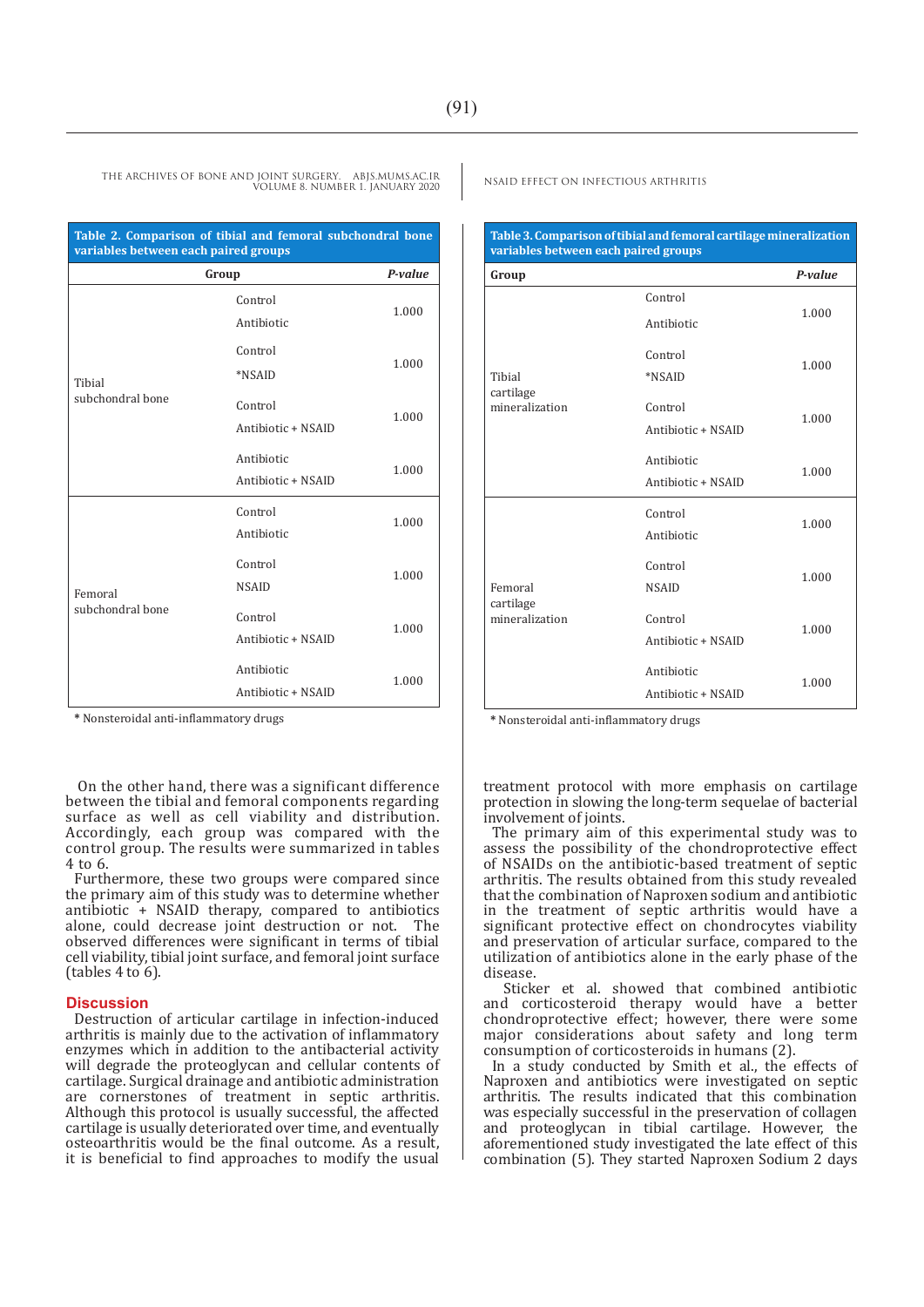| Table 4. Comparison of tibial and femoral surface variables<br>between each paired groups |                    |         |  |
|-------------------------------------------------------------------------------------------|--------------------|---------|--|
| Group                                                                                     |                    | P-value |  |
|                                                                                           | Control            | .012    |  |
|                                                                                           | Antibiotic         |         |  |
|                                                                                           | Control            |         |  |
|                                                                                           | *NSAID             | .067    |  |
| Tibial surface                                                                            | Control            |         |  |
|                                                                                           | Antibiotic + NSAID | < 0.01  |  |
|                                                                                           | Antibiotic         |         |  |
|                                                                                           | Antibiotic + NSAID | .012    |  |
| Femoral surface                                                                           | Control            |         |  |
|                                                                                           | Antibiotic         | .012    |  |
|                                                                                           | Control            |         |  |
|                                                                                           | <b>NSAID</b>       | .067    |  |
|                                                                                           | Control            |         |  |
|                                                                                           | Antibiotic + NSAID | < 0.01  |  |
|                                                                                           | Antibiotic         |         |  |
|                                                                                           | Antibiotic + NSAID | .012    |  |

**\*** Nonsteroidal anti-inflammatory drugs

| Table 6. Comparison of tibial and femoral cell viability variables<br>between each paired groups |                    |         |  |
|--------------------------------------------------------------------------------------------------|--------------------|---------|--|
| Group                                                                                            |                    | P-value |  |
|                                                                                                  | Control            | .003    |  |
|                                                                                                  | Antibiotic         |         |  |
|                                                                                                  | Control            |         |  |
| Tibial cell                                                                                      | *NSAID             | .060    |  |
| viability                                                                                        | Control            | < 0.01  |  |
|                                                                                                  | Antibiotic + NSAID |         |  |
|                                                                                                  | Antibiotic         | .012    |  |
|                                                                                                  | Antibiotic + NSAID |         |  |
|                                                                                                  | Control            | .003    |  |
|                                                                                                  | Antibiotic         |         |  |
|                                                                                                  | Control            | .051    |  |
| Femoral<br>cell                                                                                  | <b>NSAID</b>       |         |  |
| viability                                                                                        | Control            | < 0.01  |  |
|                                                                                                  | Antibiotic + NSAID |         |  |
|                                                                                                  | Antibiotic         | .342    |  |
|                                                                                                  | Antibiotic + NSAID |         |  |

**\*** Nonsteroidal anti-inflammatory drugs

| Table 5. Comparison of tibial and femoral cell distribution<br>variables between each paired groups |                    |         |
|-----------------------------------------------------------------------------------------------------|--------------------|---------|
| Group                                                                                               |                    | P-value |
|                                                                                                     | Control            | .001    |
|                                                                                                     | Antibiotic         |         |
|                                                                                                     | Control            | .118    |
| Tibial<br>cell distribution                                                                         | *NSAID             |         |
|                                                                                                     | Control            | < 0.01  |
|                                                                                                     | Antibiotic + NSAID |         |
|                                                                                                     | Antibiotic         | .17     |
|                                                                                                     | Antibiotic + NSAID |         |
|                                                                                                     | Control            | .006    |
| Femoral<br>cell distribution                                                                        | Antibiotic         |         |
|                                                                                                     | Control            | 1.000   |
|                                                                                                     | <b>NSAID</b>       |         |
|                                                                                                     | Control            | .001    |
|                                                                                                     | Antibiotic + NSAID |         |
|                                                                                                     | Antibiotic         | .189    |
|                                                                                                     | Antibiotic + NSAID |         |

**\*** Nonsteroidal anti-inflammatory drugs

before the inoculation of microbial agents to ensure the achievement of effective serum level of Naproxen Sodium (5). Since this pattern departs from real clinical scenarios, simultaneous administration of antibiotic and NSAID was tried one day after the inoculation of Staphylococcus aureus, which would be more compatible with true clinical practice.

Regarding the role of chondrocytes in the production of collagen and proteoglycan, higher chondrocyte viability in the group treated by antibiotic and NSAIDs (i.e., Naproxen Sodium) is in accordance with the results of a study performed by Smith et al. in which they revealed higher levels of proteoglycan and collagen in rabbits treated with Naproxen Sodium and antibiotic after 3 and 7 weeks (4, 5).

In this study, cell viability in the tibial component improved with the addition of Naproxen Sodium to the antibiotic treatment; nonetheless, there was no significant change in cell viability of the femoral component. This result is also in line with the findings of a previous study performed by Smith et al; however, it is unclear why NSAID has no effect on femoral cell viability in both studies (5).

The surface of the cartilage has more exposure to inflammatory mediators in the early phase, and it was shown that the addition of NSAID could protect the articular surface. Cell distribution in both tibial and femoral components had no significant changes in antibiotic + NSAID and antibiotic alone groups although